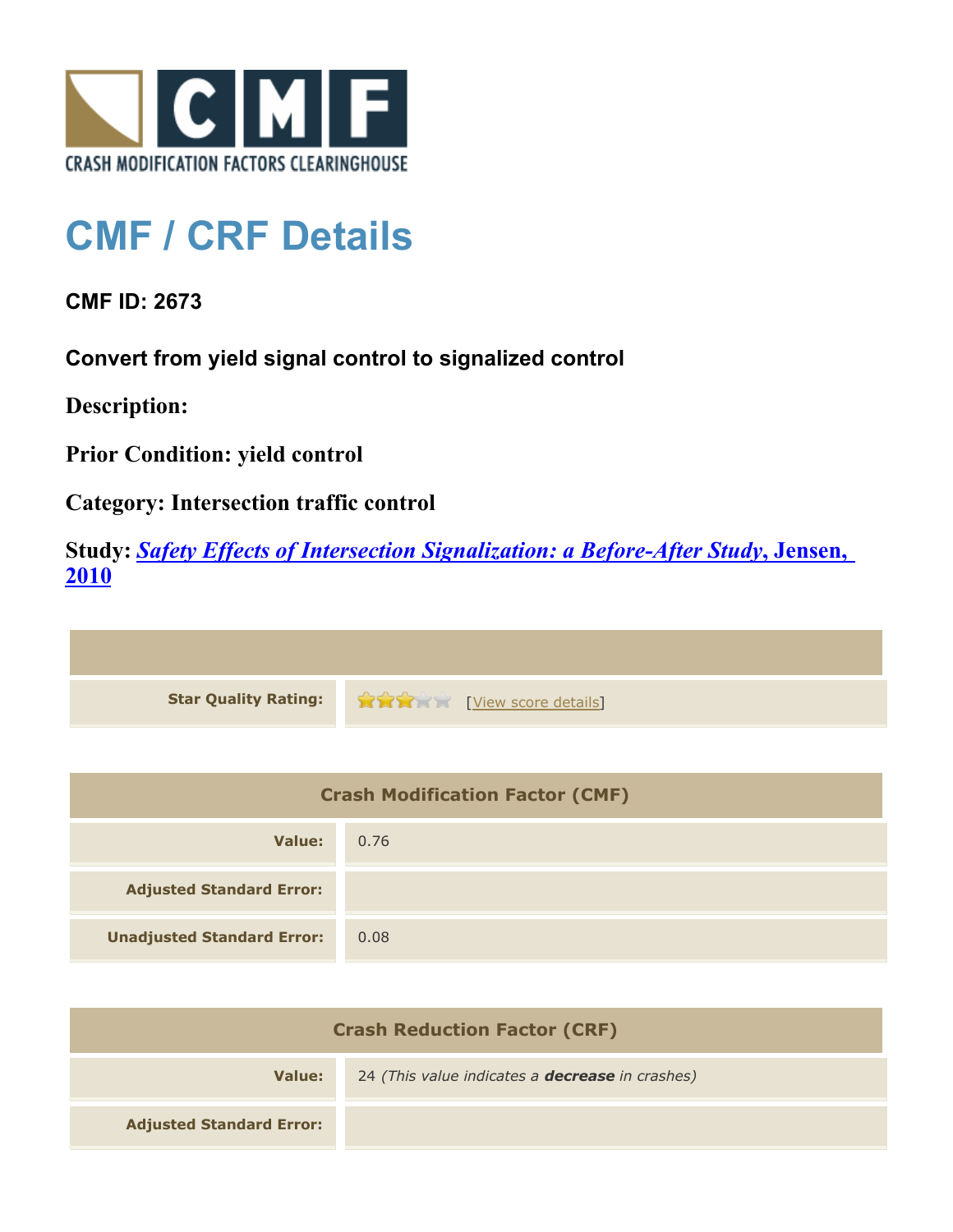| <b>Applicability</b>       |                    |
|----------------------------|--------------------|
| <b>Crash Type:</b>         | Vehicle/pedestrian |
| <b>Crash Severity:</b>     | All                |
| <b>Roadway Types:</b>      | Not Specified      |
| <b>Number of Lanes:</b>    |                    |
| <b>Road Division Type:</b> |                    |
| <b>Speed Limit:</b>        |                    |
| <b>Area Type:</b>          | Urban              |
| <b>Traffic Volume:</b>     |                    |
| <b>Time of Day:</b>        | All                |

## *If countermeasure is intersection-based*

| <b>Intersection Type:</b>         | Roadway/roadway (not interchange related) |
|-----------------------------------|-------------------------------------------|
| <b>Intersection Geometry:</b>     | 3-leg, 4-leg, More than 4 legs            |
| <b>Traffic Control:</b>           | Signalized                                |
| <b>Major Road Traffic Volume:</b> |                                           |
| <b>Minor Road Traffic Volume:</b> |                                           |

| <b>Development Details</b>      |              |
|---------------------------------|--------------|
| <b>Date Range of Data Used:</b> | 1976 to 2004 |
| <b>Municipality:</b>            | Copenhagen   |
| State:                          |              |